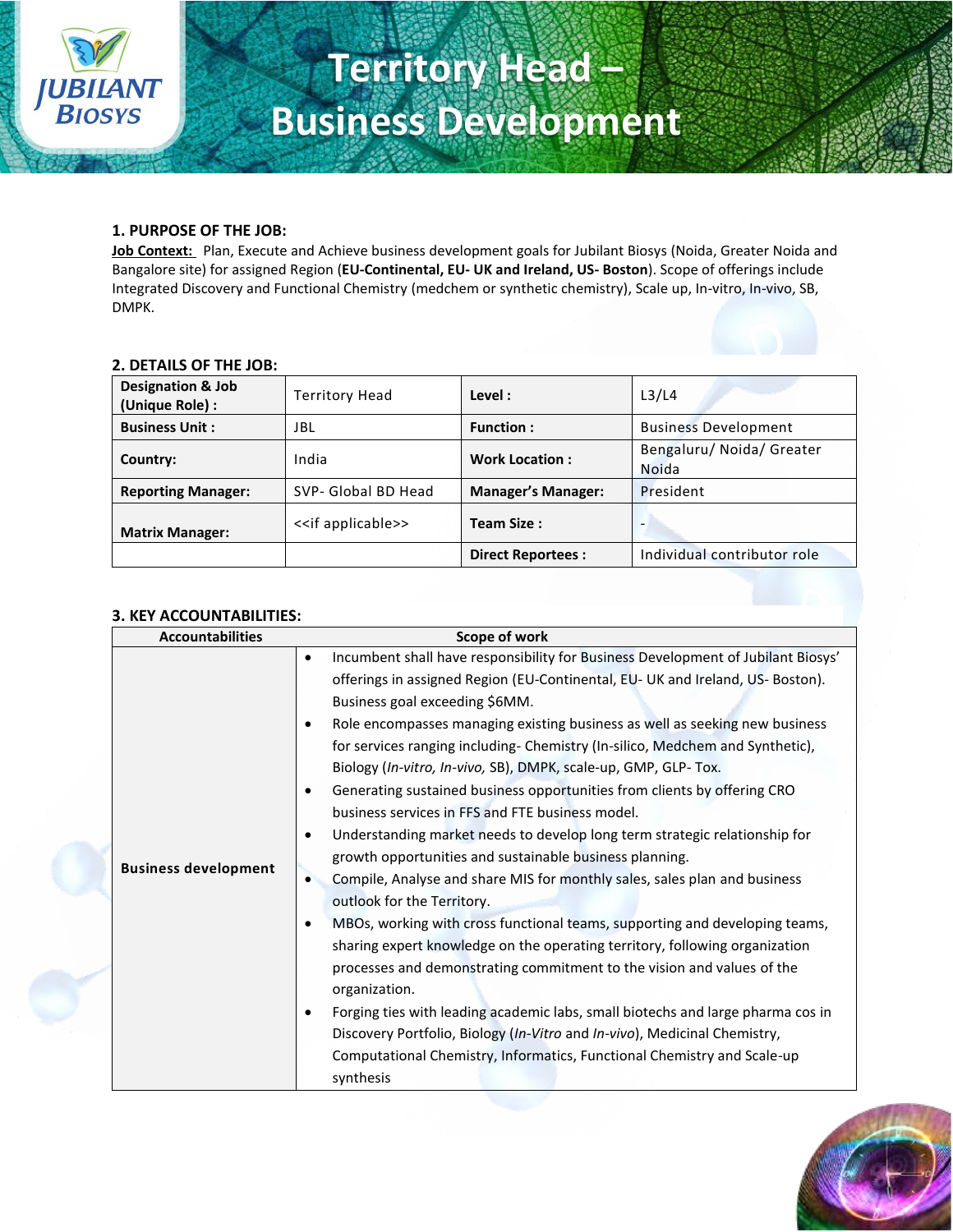

|  | Executing strategic marketing campaigns, participating conferences / business |  |
|--|-------------------------------------------------------------------------------|--|
|  | meetings, value added service proposal preparation and contract negotiations. |  |
|  | Minimum 50% Local and intermittent International travel required              |  |

#### **4. KEY INTERFACES**

| <b>External Interfaces</b>       | <b>Internal Interfaces</b>                         |  |
|----------------------------------|----------------------------------------------------|--|
| Clients and Vendors in Territory | All the Scientific and Non Scientific departments, |  |
|                                  | Leadership and top management                      |  |

#### **5. EDUCATION & EXPERIENCE**

*Indicate the education level, previous experience, specific knowledge, skills and abilities required to meet* **minimum requirements** *for this Job.*

| <b>Education</b><br><b>Qualification(Highest)</b><br>with Target Institute(s) | Preferably, a Science/ Pharmacy graduate with MBA from a reputed<br>Management college. Candidates with Ph.D will be considered provided they<br>have relevant BD experience of >3 years.                                                                                                                                                                                                                                                                                                                                                                                                                                                                                                                                                                                                                                             |  |  |
|-------------------------------------------------------------------------------|---------------------------------------------------------------------------------------------------------------------------------------------------------------------------------------------------------------------------------------------------------------------------------------------------------------------------------------------------------------------------------------------------------------------------------------------------------------------------------------------------------------------------------------------------------------------------------------------------------------------------------------------------------------------------------------------------------------------------------------------------------------------------------------------------------------------------------------|--|--|
| <b>Desired Certifications:</b>                                                | <b>NA</b>                                                                                                                                                                                                                                                                                                                                                                                                                                                                                                                                                                                                                                                                                                                                                                                                                             |  |  |
| <b>Experience Range:</b>                                                      | 5-10 years                                                                                                                                                                                                                                                                                                                                                                                                                                                                                                                                                                                                                                                                                                                                                                                                                            |  |  |
| No. of years post Highest<br><b>Qualification:</b>                            | 5-10 years                                                                                                                                                                                                                                                                                                                                                                                                                                                                                                                                                                                                                                                                                                                                                                                                                            |  |  |
| Desirable experience :                                                        | Highly resourceful professional, having interdisciplinary skill sets and<br>$\bullet$<br>international work experience in International business development and<br>formulation of business strategy.<br>Worked in different capacities and gained experience in various disciplines<br>٠<br>like Marketing, Business Strategy and International Business Development.<br>Experience in small molecule CRO business development, outsourcing<br>management and external R&D alliances.<br>Working knowledge of how small molecule research works including macro<br>$\bullet$<br>understanding of scope of work when interacting with customers.<br>Excellent networking skills for business solicitation and expansion.<br>Ability to overview situations, review and evaluate, defining set plans to<br>٠<br>achieve business goals |  |  |